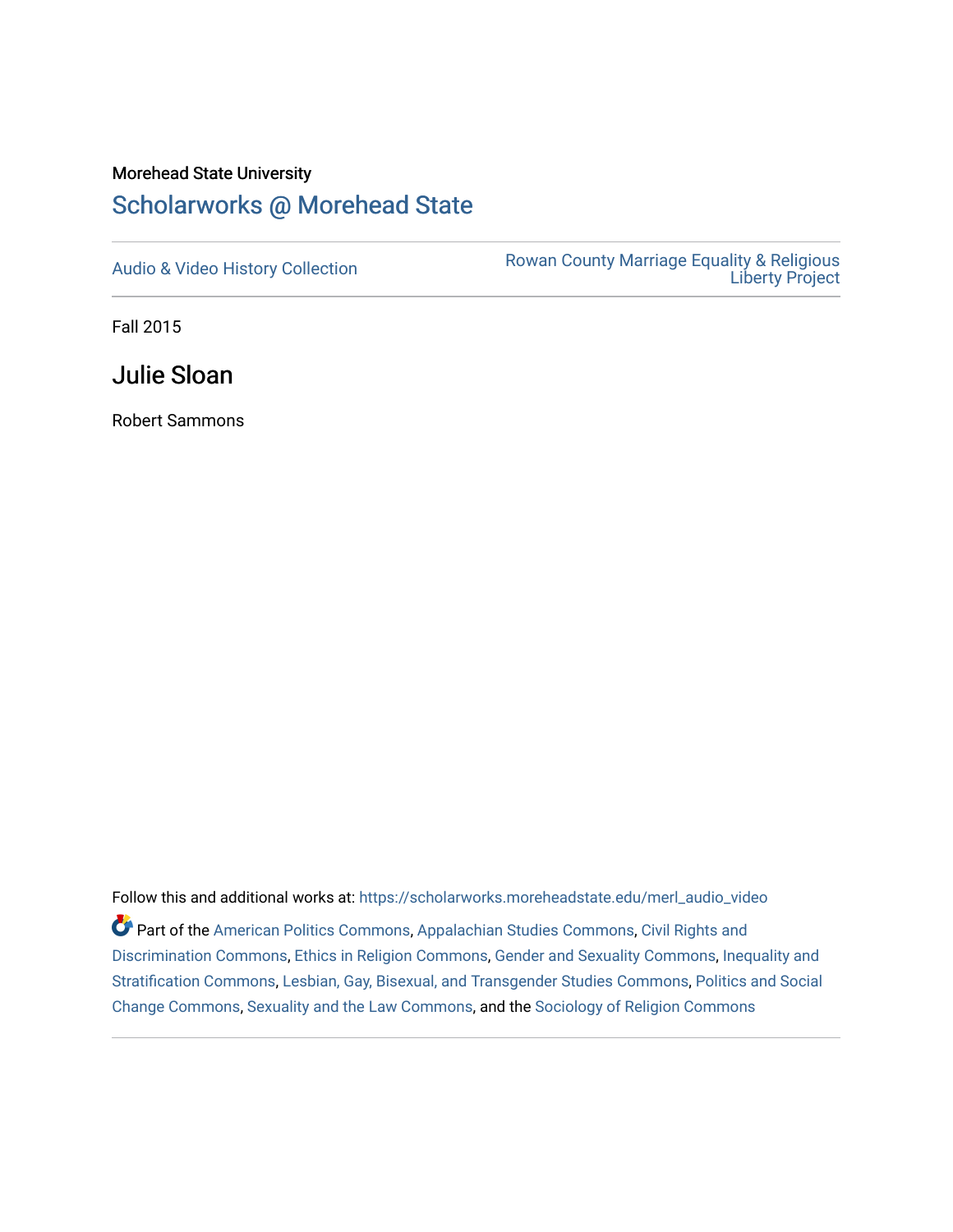## **Julie Sloan**

Interviewer: This is a conversation with Julie Sloan for the Kentucky Marriage Equality and Religious Liberty Oral History Project. We're in the Barbara room of the Camden-Carroll Library on Morehead State's campus, located in Rowan County, Kentucky. It's 2 pm on November 29<sup>th</sup>, 2016. My name is Dakota Barr. First I would like to thank you for taking the time to meet me today Julie.

JS: My pleasure.

DB: I would like to start if you would with some biographical information such as where you were born and where you grew up.

JS: Well I was born in Germany. My mom is German and my dad was in the army, the American army. And so I grew up all over the place. Germany—my grandmother lived there so that was kind of home base, but by the time I was ten I had lived in Massachusetts, Virginia, Florida, Georgia, Alabama, Kansas, Washington and Germany.

DB: How long have you lived in Kentucky?

JS: Sixteen years.

DB: How long in Morehead?

JS: Sixteen years. Yeah. I've been here—actually I've lived here twice as long as I've lived anywhere else in my life.

DB: Would you consider Morehead to be your home?

JS: Yes. Definitely.

DB: So in the time that you have been here in Morehead, what have you noticed in terms of change? In terms of culture and just the town itself?

JS: Honestly I don't think the culture has changed that much. The people are as they were. The town of course has grown a lot. Lots of new construction and streets are where they didn't used to be but the people are—I think this whole, I'm not speaking real well here. Honestly other than the fact that the town is growing and there has been more construction, new streets and stuff I don't think it's changed a whole lot. Since I've been here, since 2000.

DB: Okay. Is this town similar to other towns in Eastern Kentucky in terms of its culture do you think?

JS: No, I think probably because of the presence of the university, it's a bit more liberal. It's more diverse for sure.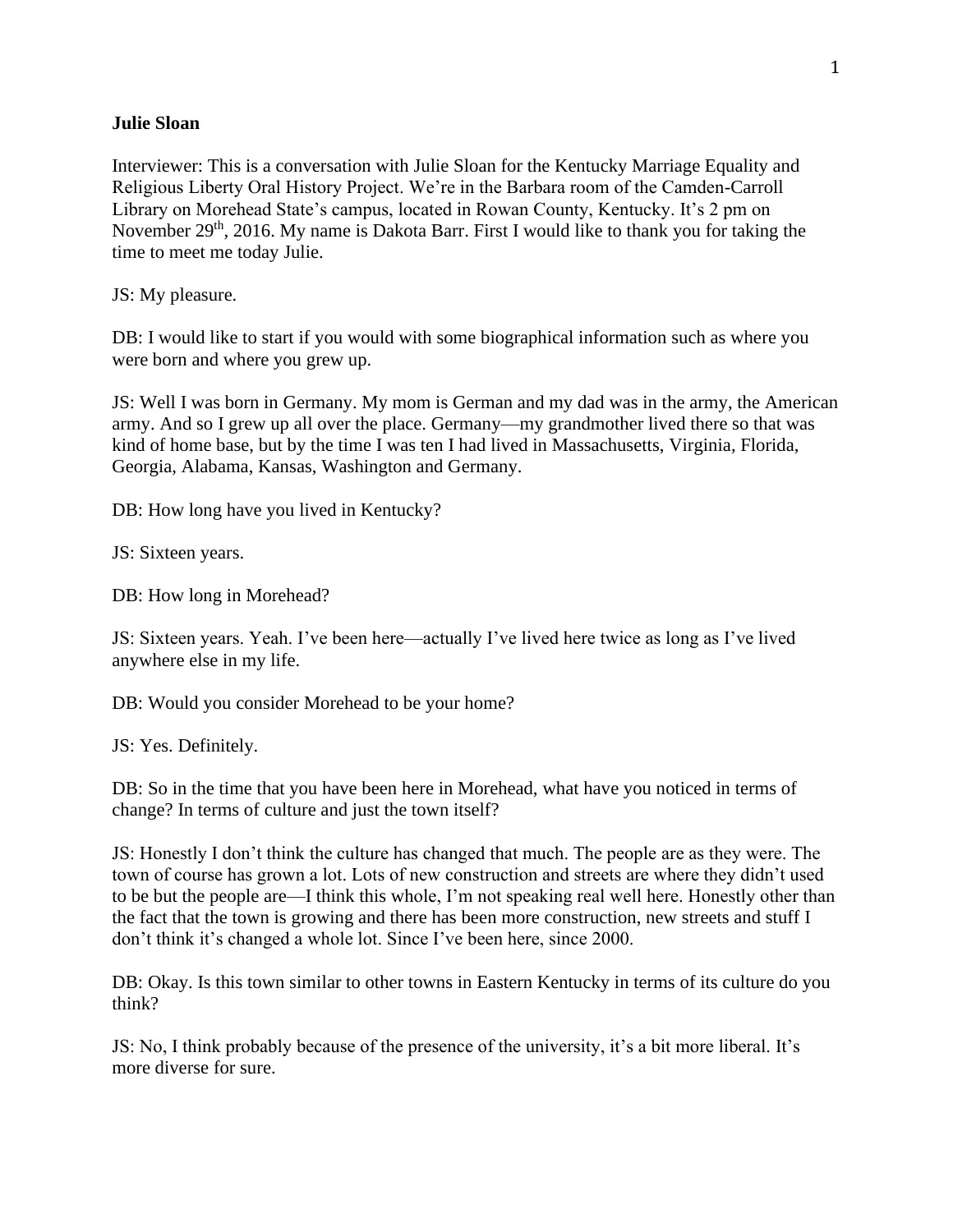DB: Okay. If you could just, other than moving a lot can you tell me a little bit about your childhood?

JS: Well I'm an only child. My dad—my parents are very Republican, very conservative. And as a matter of fact I know my dad voted for Trump. My mother did not this time. Usually they're both straight Republican ticket—my dad was in Vietnam and well I was raised real conservative and I was sheltered from a lot of what was going on at the time. Kent State for instance. I didn't know about it until years later, which made me not very happy with my parents once I figured out that I had been living under this blanket of protection of not knowing what was going on in the world. And that made me more liberal I think in general.

DB: And what about your religious upbringing?

JS: We went to church until I was old enough to say I didn't want to go anymore and then my parents apparently didn't want to go either. They were just going on my behalf. My dad has always called himself an agnostic. Now he's—after his second time in Vietnam, he became atheist. I have experimented with different religions and now I am probably somewhere between pagan and atheist.

DB: So the church wasn't that important to your family?

JS: Not really. The way I viewed it now—it is a way to teach children morals with the threat of punishment or you know reward. But eventually we have to grow up and do things because they're right, not because we're afraid of punishment or we're going for a reward. That's how I feel about religion now. You have to be your own supervisor.

DB: And what do you do for a living?

JS: I was in the—building trades, an electrician for twenty years. And did some other construction before that and now I'm more or less retired. I'm self-employed. I have chickens and sell eggs and that sort of thing.

DB: Okay. I would like to know how you first became involved in the movement for marriage equality.

JS: Well I was overjoyed when I saw that Obergefell won and just you know a few days later I learned that Kim Davis in the county I live in was one of only three that was not going to comply. And of course that made me really angry and unhappy with our county officials. That's when I learned that they're not really as progressive as I thought they were. I happen to be driving by and saw the protests and the next day I came out and joined them. I've had gay friends all my life before I realized that they were different. I had gay friends in junior high school middle school now. And I moved a lot. Everywhere I went, some of my closest friends happened to be gay and I've never had a bias against them, so I was really happy when this equality came through. Like I said I was disappointed that my county was one of the ones—kind of ashamed that the county I live in, that I like being here—that they are resisting this progress.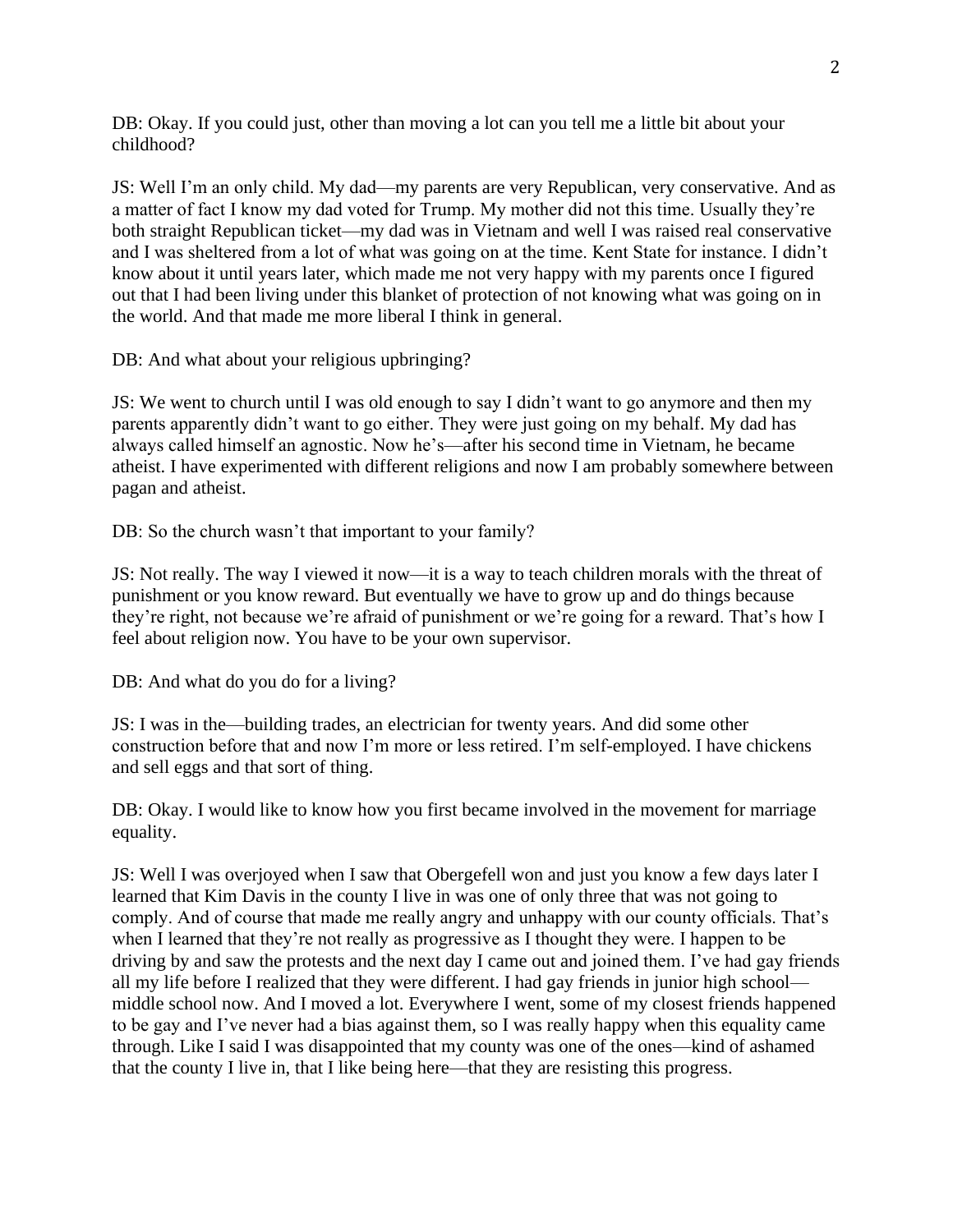DB: You said earlier that this is one of the more progressive counties in the state.

JS: I sure thought so.

DB: So how did it change your view and your perception of the county that you live in?

JS: I was disappointed very much in the county officials. I actually Doc Blevins was one of the first people I met when I moved here and my husband—my late husband introduced me to him and said he works for us. He was a good guy. And now he is the county judge executive and honestly he was being in my opinion, cowardly in not standing up to this—what would you call it? Misbehavior among his county employees. Yeah, I was really disappointed in him and I heard that the sheriffs are also on the Kim Davis side, which is wrong. They need to be on the side of the law and not on the side of opinion or religion.

DB: Do you think that these views were solely expressed by your elected officials? Or do you think that these were views that were most closely held by the people in the county?

JS: Oh no, elected officials and the people who have old money in this county. The ones that keep their jobs in the family. The common people—the ones that are not in the government, they started—at first they acted like they didn't see us, protesters. "We'll ignore you and you'll go away," but as we were out there every day and we weren't holding signs of hatred like the other side was, more people started waving at us and blowing the horn and we had a sign that said, "Honk for equality," and it just sort of snowballed. More and more people supporting us and more people came out to stand with us every day. I think at first people were afraid to show support, or afraid to show that even they were not on the other side. Everybody was pretending to be, "this is the right side." But once they realized even some of their neighbors were supporting marriage equality, they became less afraid to show that they also supported or at least were not against it. I still have a pretty high opinion of most of the people in the county. I'm still talking to—it comes up in conversation what happened last year. And people who—yesterday a friend, who says she's not political. "You'll notice on my Facebook, I never comment on political stuff," but honestly she said, "I'm a county employee. I do a lot of things that I don't want to do." She said she used to work in the food stamp office and she said, "there were people there I thought didn't deserve food stamps or didn't need them, but it is my job to do it and that's how any county employee or government employee ought to act. It's your job. You either do it or you get a different job."

DB: So you didn't see her making the marriage license issue as infringing on her religious liberty?

JS: Oh yeah. Oh no, no. Her issuing marriage licenses—no, that was not an infringement on her liberty. She was trying to force her views on the general public and people don't understand. If the U.S. is supposedly 80% Christian, but there are a lot of different Christians and only some of them are these extremists, which I lump almost into the category of the Westboro Baptist. The ones that don't believe in a lot of things. You can't have a holiday that's not Christmas in December, that sort of thing. No. She had a job to do and she needed to leave her religion at home.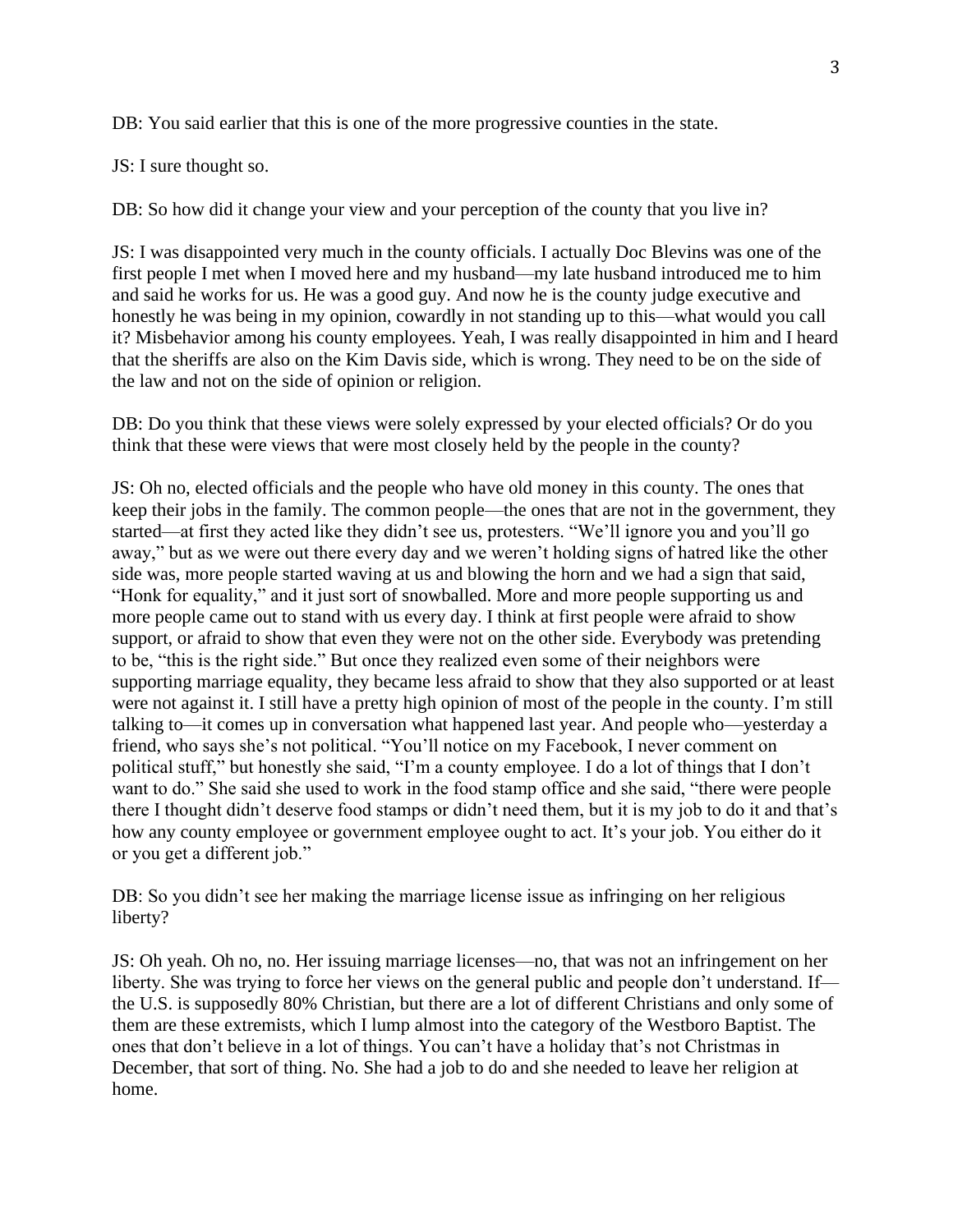DB: And when she didn't what do you think should've been the next step? What should've happened to resolve the issue?

JS: She should've lost her job. She should've been given a warning, "Either you comply or you're out. You're in a different position maybe or you're just out completely." That's what should've happened.

DB: This went on for a long time.

JS: It sure did.

DB: And a lot of court cases and a lot of legal action was taken, and ultimately as you know she ended up in jail. Do you think that that was the appropriate step and that was necessary in order to get the marriage licenses issued?

JS: I think it was necessary to get the licenses issued. But it really didn't solve the problem because she really wasn't in jail for enough. She, herself is not issuing licenses. The one member of her office who is gay is the one issuing the licenses. So they sort of have a gay marriage clerk now, so the rest of them don't have to be contaminated by the issue. No, I don't think that solved it, but I do think it was appropriate to jail her for it. I think she ought to still be in jail, personally. Or unemployed. It really makes me mad that she is—after this term, after this elected term of three years she will be eligible for her full pension and I don't know. That's just wrong. She's not doing her job. She put up roadblocks for other people doing the job. That was misconduct.

DB: So I want to go back to those protests. So you were involved in them right?

JS: Yes.

DB: When did you first become involved in the protests?

JS: The second week. It was early July.

DB: Would you have considered yourself an activist before these protests or were these the first ones you attended?

JS: No. Yeah, it's the first time.

DB: What was your immediate goal when you went to these protests? Did you want to see Kim Davis punished? Did you want marriage licenses issued? Did you just want to spread love and joy to all the people watching?

JS: I wanted people to realize that we are not as backwards as some of the world thinks we are. I wanted the licenses issued, you know that was the main thing, the licenses issued. And I wanted to express my displeasure at the resistance to what is now law.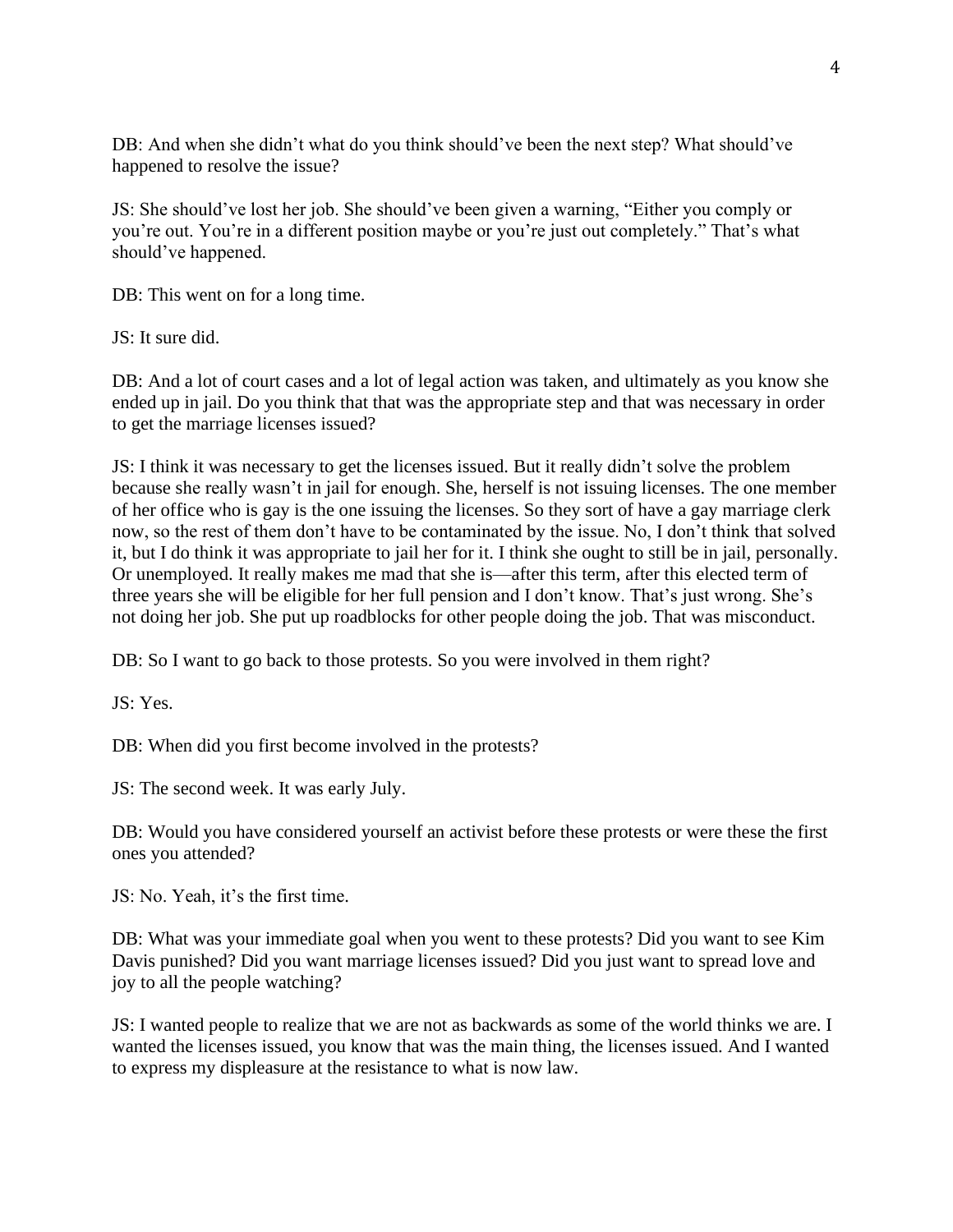DB: So what were your tactics when you went in? Did you—what exactly—how did you protest?

JS: I held a sign. I waved signs at people as they drove by. And when they gave me the middle finger I gave them the middle and the index back. People sometimes stopped to argue and I would argue with them. Pretty much I was there to support the others. I would—well hold signs and chant. We had some chants like, "Obey the law of the land," "Separation of church and state." That was one. That was fun. And I met people that were more of my mindset than people I've known before.

DB: You keep talking a lot about job responsibilities and the legal aspects of this. Did you find that to be more effective when trying to persuade the other side than using a religious argument?

JS: Yes. Job aspect is more effective. With the religious argument, I tend to get less respectful of the other side, of their beliefs. I can't help it.

DB: How many people attended those protests?

JS: Sometimes we had as little as five. Usually it would be more like a dozen and on weekends we had more especially on the weekends when the courthouse is opened on Saturdays. One Saturday a month. I saw probably close to a hundred people there a couple of times.

DB: Did you think there was more people on the marriage equality side or more people on the religious liberty side? Was it kind of balanced?

JS: No, I think all the people on the religious liberty side were bussed in. The very few local people actually came to protest on Kim's behalf. A few from her church, which is over in Farmer's. And the guy who ran for Senate I believe. Rocky Adkins seat, he ran against Randy Fletcher for that and he's local. He's a preacher, but mostly they brought in church groups from other states and these people really didn't know what they were coming to protest about. Because at one point on one of the crowded days, one of their people—this woman said, "This is not what my Jesus is about." And she left. She was angry at them for some of the foul stuff they were talking about. I've actually got that written down if you want I can tell you what I observed that day.

DB: Yeah sure, be my guest.

JS: It's just an entry in my journal for that day. "Yesterday morning—," this is speaking about Friday, 4<sup>th</sup> of September 2015. "Yesterday morning I arrived at the Rowan County courthouse at 7:45. There was a crowd of Kim supporters. About 80. And only two of our freedom fighters were lined on the sidewalk. In my white, "Love Wins," t-shirt I walked up to the courthouse entrance to face them. My two guys followed me. Within fifteen minutes there were about fifty of us. James and Will got their license as soon as the doors opened at eight. The haters had a vile preacher who talked filth including graphic descriptions of sexual acts. There were children present in their crowd. He had a megaphone, which the sheriffs didn't make him get rid of until Michael and Lisa went in to complain. There's a lot about no electronic enhancement in the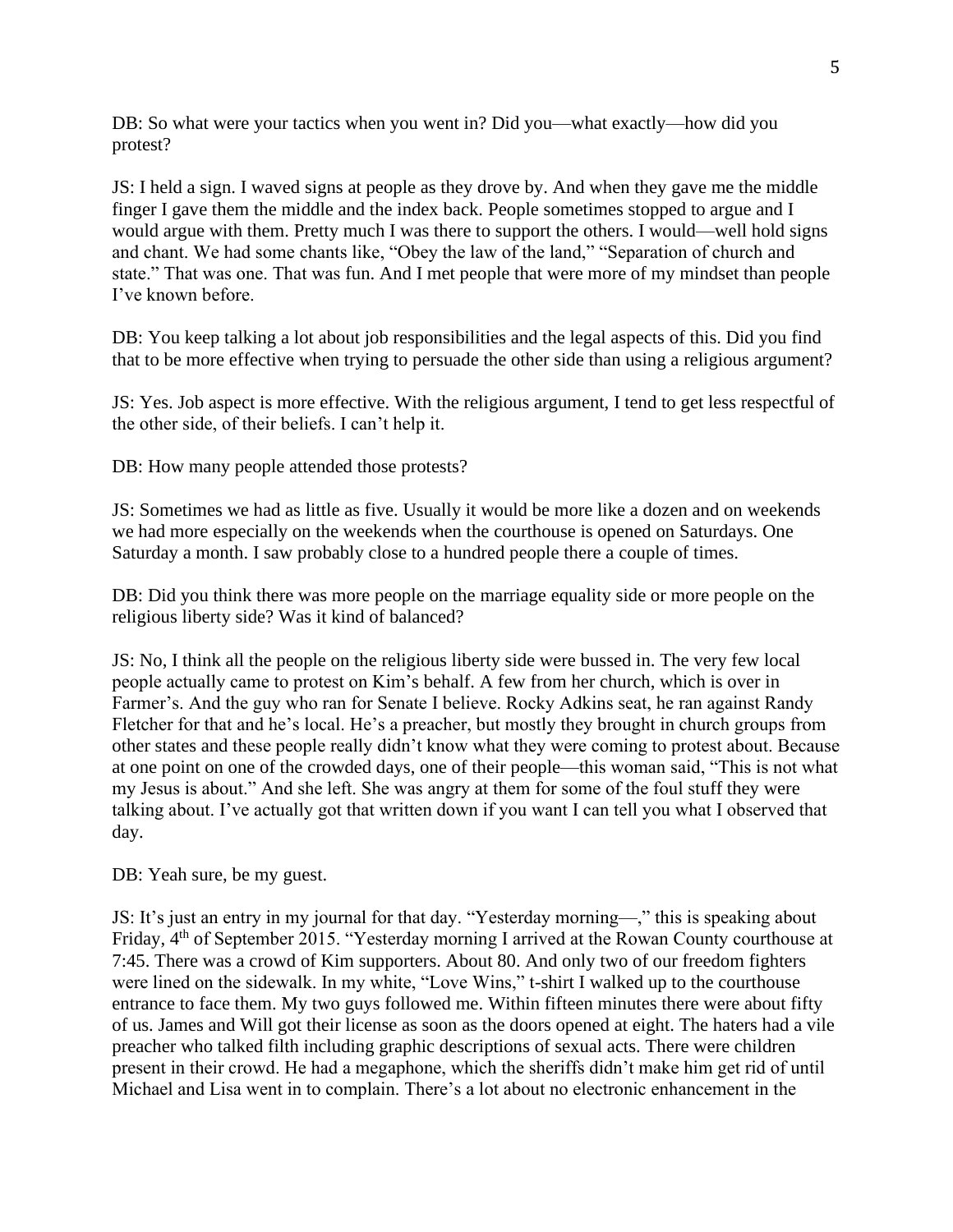freedom of speech area. We drowned them out with our chants. 'Love has won,' and 'Obey the law of the land,' 'Separation of church and state,' 'Gay or straight, black or white, marriage is a civil right.' And we sang, 'Jesus loves the little children,' changing one line to 'gay or straight, black or white, they're precious in his sight.' When we didn't have gay couples to protect, we mostly ignored the ranting and at one point a whole bunch of us burst out laughing at him when he said, "Gays don't live past fifty years because of their gay lifestyle." And then he said, "Just like heroin addicts," which made some of us laugh even harder. Eventually they got tired of being ignored, drowned out, and laughed out. He gathered his flock and went to Grayson to protest at the jail. The other vile preacher, Randy Smith was pretty benign after listening to that one. It was probably a bit subdued after that too. The afternoon went more or less peacefully. The high point was one of their women defected loudly her "Jesus didn't preach hate," and getting a round of applause from us." That's about it.

DB: So you said that day you went in and there were two of you and eighty of them.

JS: They were little guys too. I'm tall. I'm 5'10 and weigh 200 pounds, and these guys were probably 110 pounds each, and there was a big crowd of them. So they were kind of on the other side of the street waiting for somebody else to come up, and I can't blame them for that.

DB: Was that overwhelming or intimidating to have so many people against your cause and so little of you?

JS: Ahm. It just made me angry and made me want to get in their face. Just dare somebody to touch me, besides I had just had knee surgery. I was carrying a cane.

DB: Did you ever feel intimidated during these protests?

JS: Only when the cameras were looking at me, that's when, yeah.

DB: If you could do anything differently during the protest, what would you do?

JS: Oh that day that I just read about, if I had—when I got there, I should have spoken out, interrupted the vile guy and introduced myself and said, "I'm straight. These are my friends, and I have other friends. And if you harass them, you're harassing me. And if you want to harass them, you have to go through me." And there a lot of us like me who feel that way. And just give them something to think about. That's what I would've done differently. I would've opened my mouth more.

DB: Do you believe that the protests made a difference?

JS: I think it made a difference to the people who live here, to show them—like I said, there are people who don't care if you're gay or straight. But they're afraid to voice that because they think they're the only ones who feel that way and I think it showed those people that it's okay to come out of the non-hater closet. That's the difference I think it made.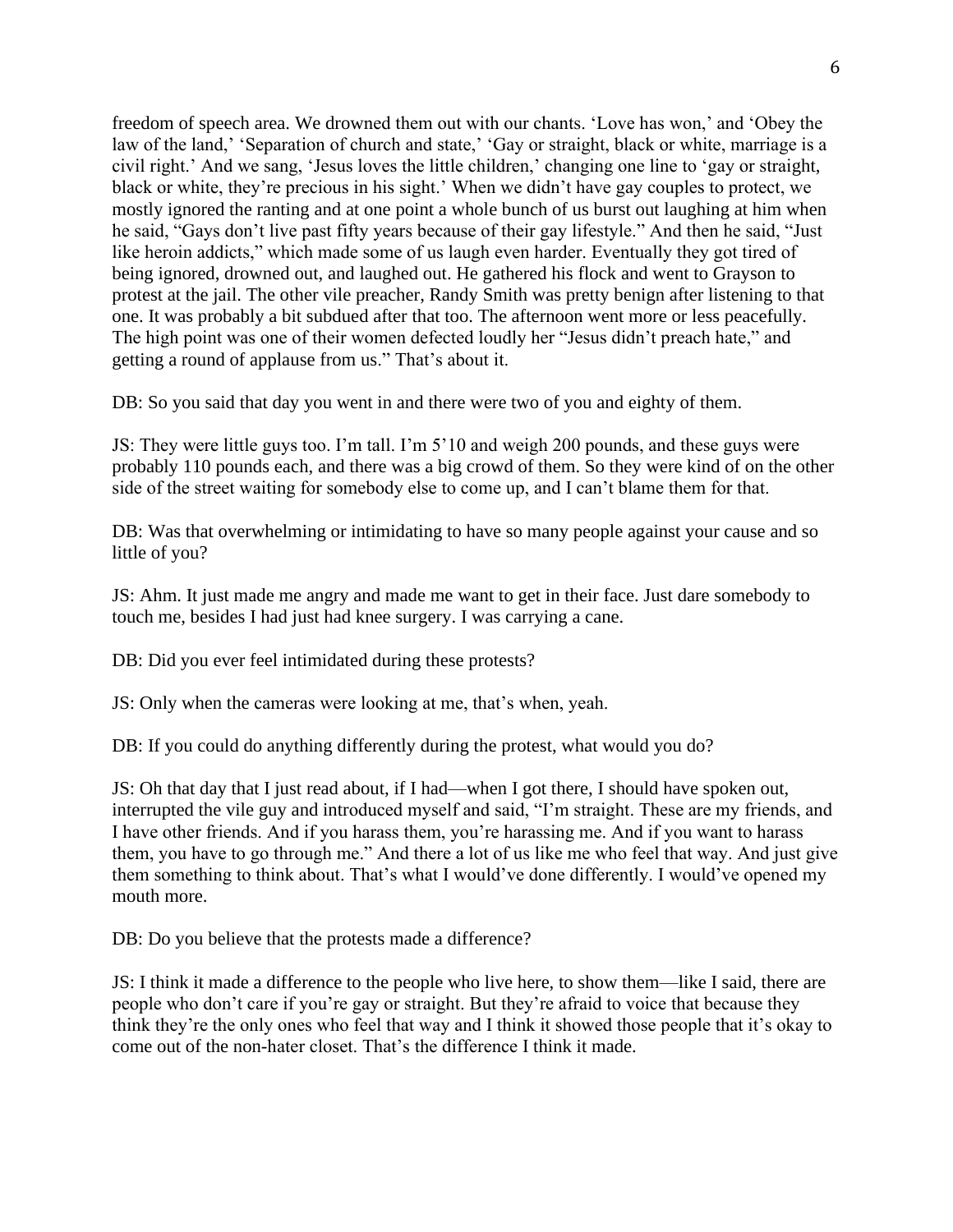DB: Did you become involved in any groups or like any other causes related to this because of your involvement?

JS: Well I got involved in Rowan County Rights Coalition for a while. They were for—still are I suppose, for the all marginalized groups. We parted ways and I got involved with Morehead Pride, which works only for LGBT causes and also for our annual Pride festivities. Yeah that's about it. I still work for Morehead Pride.

DB: Do you think an organization like that is necessary in a community such as ours?

JS: Yes. I think there's always going to be some hate and there has to be a group that shows other people that not everybody feels that way. That it's safe to not be with the loudest group, the ones that are causing all the uproar.

DB: Okay. You talked a little about the reactions of your local elected officials. I was hoping you could elaborate on that more, even branch out and talk about—do you think there was much that these people could've done? Did the law allow them to do such or was it just—?

JS: I think they were all worried about the next election, whether they get to keep their jobs or not. So they were being in my opinion, cowardly by not doing the right thing, because they were afraid it wasn't the popular thing. I'm really disappointed in them—Walter Blevins in particular.

DB: Do you mind if I ask if you voted for the county clerk?

JS: No, I did not. And she's a Democrat, and I voted against her.

DB: Okay.

JS: Because I knew her mother. I know her cousins. I know a lot of her family, and her mother was one of the double-dippers. She drew salary while drawing retirement. Kim will probably do the same thing. I am not in favor of nepotism. No, I didn't vote for her.

DB: Okay. You talked about being intimidated by the cameras and obviously there was a lot of media attention here in this town, and I just wanted to talk to you a little bit about that. Do you think the coverage that came about was appropriate and balanced?

JS: It never is. Although we had somebody on the Morehead news who was trying to do a balanced job, but I believe she was dismissed of that because the Morehead news tries to not take sides on any issues. Always been that way. Now the coverage—it really depends who runs the paper, who runs the media. Media is about entertainment. It's not about news.

DB: Do you think they depicted our town in an accurate light?

JS: I don't know. I really don't watch television much.

DB: Okay.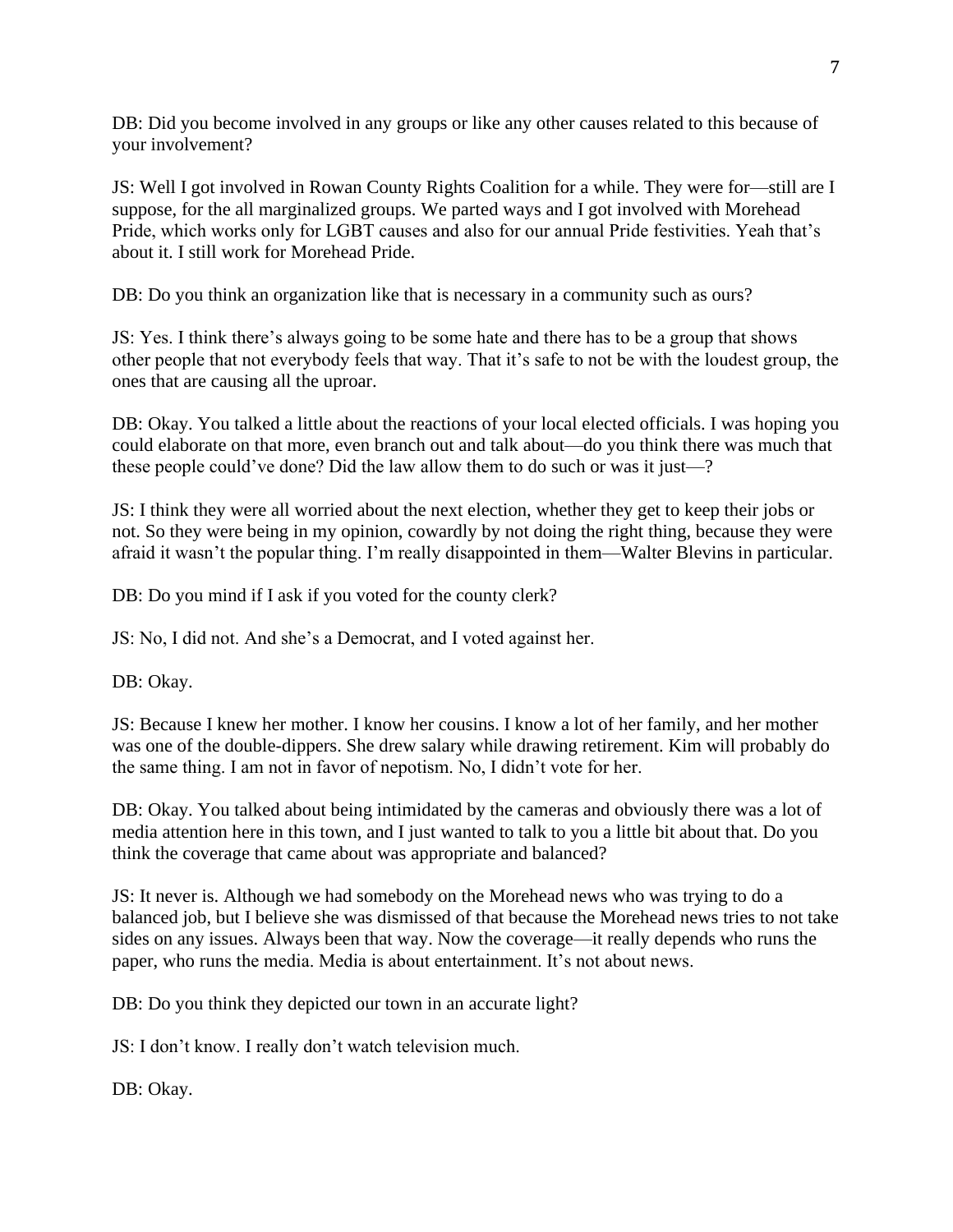JS: So I'm really not sure what they depicted. I know what I read in the papers. That's about it.

DB: So as a champion for equality that you are. What are your opinions on the outcomes of the marriage equality movement? Do you think it's getting better for people fighting for marriage equality? Or do you think we're taking leaps back?

JS: Well in the last three weeks we've been taking a leap back. Hopefully Donald Trump will not be inaugurated, but it's always possible that he will be and I'm afraid he will be. He's going to do what he can to undermine, I'm sure. Once he gets through with the ecology.

DB: So how are you going to combat this? Are you going to in any way try to fight his efforts?

JS: Well I can do myself is be aware of what's going on. See if somebody is being harassed, which a lot of people are being now in Trump's name—and step in. I actually bought a can of mace—first time I've ever owned that, because I've been hearing so many stories of minorities being harassed, intimidated, attacked because well since Trump was elected. And I haven't seen any of that here. I've heard of it happening as near by as Louisville, and I know it's a reliable source because I know them. But if it does happen here in my sight I'm going to step in. And if I have to, I mean I have a can of mace now. Somebody is going to get a faceful of it, which would be better then before I had the mace because I carried a tractor ball in my truck, which would do a little more permanent damage. And I really rather not go to jail. I will if I have to.

DB: Do you feel a sense of obligation to stand up?

JS: Yes.

DB: Do you know why that is?

JS: Because everybody deserves the same rights. It's not right to—I mean signaling out one race or one religion as they're the ones—that's what the Muslim countries do. And I have nothing against Muslims individually and they have terrorists, just like we have our Westboro and out KKK and I say, "we," as a Christian nature. See I'm calling it that and I don't mean it. Yeah, if you want a country run by religion, move to Iraq. And that's just not the way things are supposed to be here. Everybody—this is what America is supposed to be about. Everybody is equal. Everybody has the same privileges, the same rights, protections. But that's not what's going on. People are—and since the election, since Trump's election it's been getting worse at least in the news that I see. That minorities are really being targeted now.

DB: Do you think that—how do you think our city government and our county governments are working to make sure people are being treated equally? I mean Morehead does have a Fairness Ordinance.

JS: We do, and the head of the Fairness committee is the mayor who posts homophobic memes on his Facebook page. That's kind of—I want to say fucked up. I can't think of any other way to say it. Yeah. I think the city government is a bit more in tune with how things should be, than the